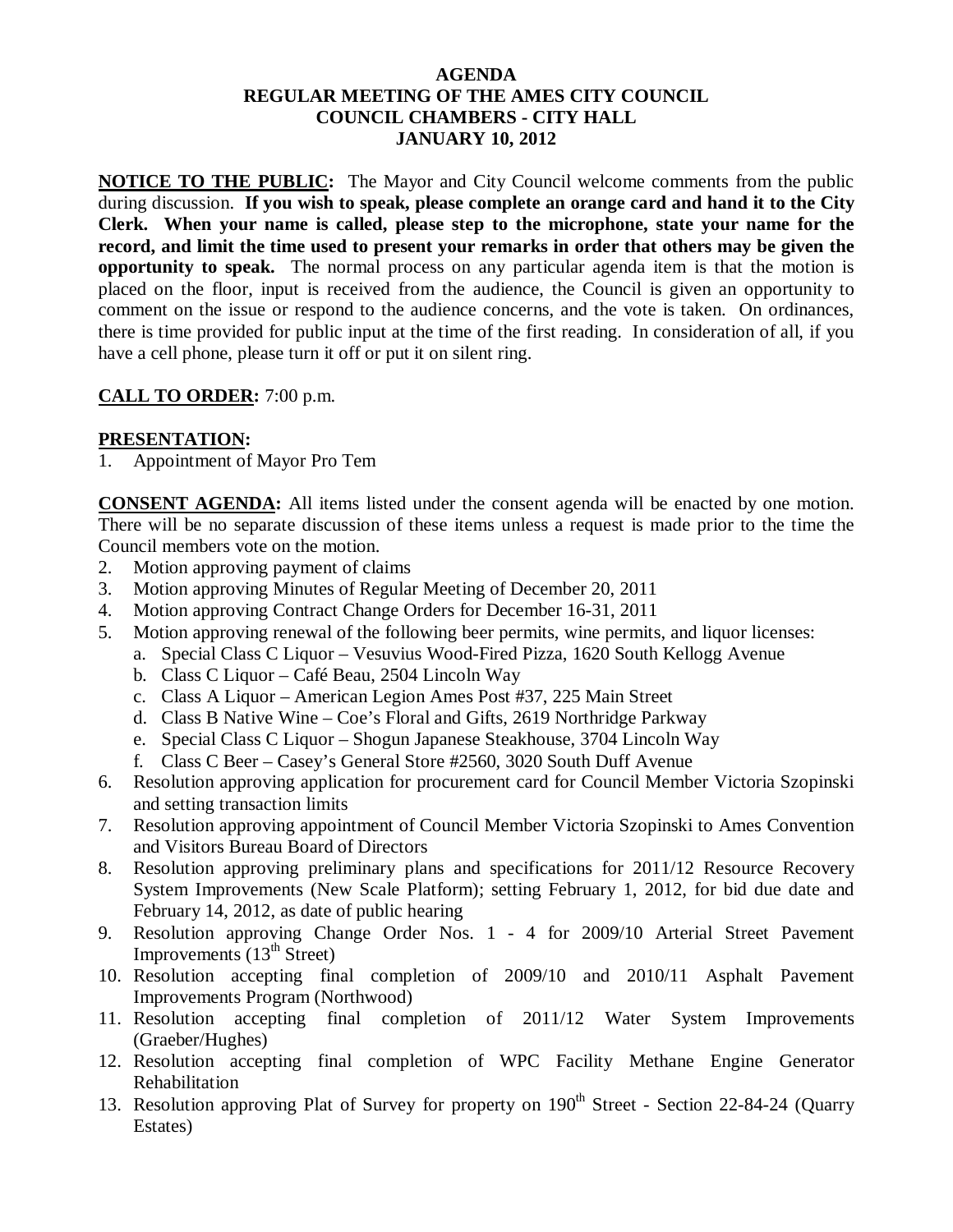**PUBLIC FORUM:** This is a time set aside for comments from the public on topics of City business other than those listed on this agenda. Please understand that the Council will not take any action on your comments at this meeting due to requirements of the Open Meetings Law, but may do so at a future meeting. The Mayor and City Council welcome comments from the public; however, at no time is it

appropriate to use profane, obscene, or slanderous language. **The Mayor may limit the time given to each speaker.** 

## **HEARINGS:**

- 14. Hearing on Adaptive Reuse for 2501 and 2801 Grand Avenue and 2801 Ferndale Avenue/Major Site Development Plan for North Grand Mall:
	- a. Motion providing direction to staff regarding Supplemental Development Agreement for Streets of North Grand Subdivision
	- b. Resolution approving Adaptive Reuse/Major Site Development Plan for North Grand Mall, contingent upon approval of Supplemental Development Agreement for Streets of North Grand Subdivision
	- c. Resolution approving Remote Parking Agreement
- 15. Hearing on Ultraviolet Disinfection Equipment for Water Pollution Control Facility:
	- a. Resolution approving final plans and specifications and awarding contract to Trojan Technologies of London, Ontario, Canada, in the amount of \$371,800.00
- 16. Hearing on National Centers for Animal Health (NCAH) Pump Station and Wastewater Metering Facilities Improvements:
	- a. Motion accepting bid

## **PERMITS, PETITIONS, & COMMUNICATIONS:**

17. Staff report on request for Land Use Policy Plan Map change for property at 516 South  $17<sup>th</sup>$ Street

# **PUBLIC WORKS:**

18. Resolution approving FEMA HMGP Local Match funding and designating Authorized Representative for several projects

# **FIRE:**

19. Staff report on process for adopting Building Codes

## **ORDINANCES:**

- 20. Third passage and adoption of ORDINANCE NOS. 4095 through 4104 making text amendments that will correct and/or clarify various sections of Zoning Ordinance, including definitions, general zoning regulations, development standards, residential high density permitted uses, neighborhood commercial signage standards, village residential design guidelines, and site development plan review
- 21. Third passage and adoption of ORDINANCE NO. 4105 making a Zoning Ordinance text amendment to permit banquet halls, exhibition areas, and meeting areas in General Industrial Zoning Districts
- 22. Third passage and adoption of ORDINANCE NO. 4106 adding Rose Prairie Subdivision to Ward 2, Precinct 5

# **COUNCIL COMMENTS:**